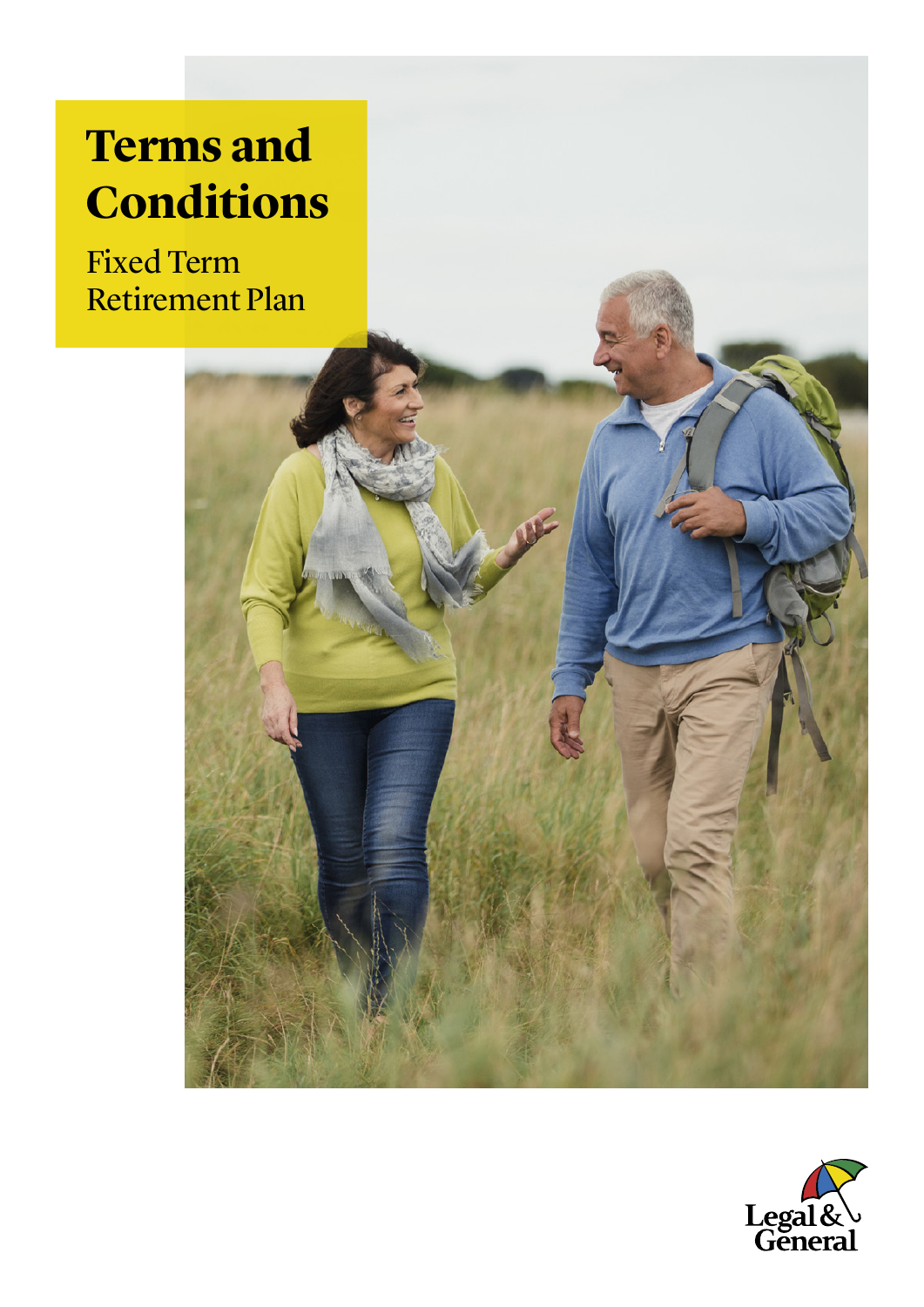# **Contents**

|     | <b>Section 1. About your Plan</b>                                                           | 3              |  |  |
|-----|---------------------------------------------------------------------------------------------|----------------|--|--|
| 1.1 | <b>Meaning of words</b>                                                                     | 3              |  |  |
| 1.2 | <b>Legal Agreement</b>                                                                      | 3              |  |  |
| 1.3 | <b>The Scheme</b>                                                                           |                |  |  |
| 1.4 | Amounts due to or from us<br>3                                                              |                |  |  |
| 1.5 | <b>Confirmation of receipt of benefits</b>                                                  |                |  |  |
|     | <b>Section 2. Your payments</b>                                                             | 4              |  |  |
| 2.1 | <b>Pension Commencement Lump Sum</b>                                                        | 4              |  |  |
| 2.2 | <b>Income Payments</b>                                                                      | $\overline{4}$ |  |  |
| 2.3 | <b>Maturity Amount</b>                                                                      | 5              |  |  |
| 2.4 | Tax                                                                                         | 5              |  |  |
|     | <b>Section 3. Payments if you die during</b>                                                |                |  |  |
|     | the Plan Term                                                                               | 6              |  |  |
| 3.1 | <b>Death Benefits Options</b>                                                               | 6              |  |  |
| 3.2 | Option 1 - Guaranteed Minimum<br><b>Payment Period</b><br>6                                 |                |  |  |
| 3.3 | Option 2 - Dependant's Benefit                                                              | 6              |  |  |
| 3.4 | Option 3 - Guaranteed Minimum Payment<br>$\overline{7}$<br>Period and a Dependant's Benefit |                |  |  |
| 3.5 | Death benefit paid as a lump sum                                                            | $\overline{7}$ |  |  |
|     | <b>Section 4. Cashing in, transferring</b><br>or making withdrawals                         | 8              |  |  |
| 4.1 | Eligibility to cash in, transfer or make<br>withdrawals                                     | 8              |  |  |

- 4.2 Requirements to cash in, transfer or make [withdrawals](#page-7-0) and the state of the state of the state of the state of the state of the state of the state of the
- [4.3 Calculation](#page-7-0) of the cash in, transfer value or [withdrawal](#page-7-0) and the state of the state of the state  $\sim$  8
- [4.4 Possible](#page-8-0) delays in calculating and paying the cash in, transfer values or withdrawals 9

|     | <b>Section 5. Management of the Plan</b> | 10 |
|-----|------------------------------------------|----|
| 5.1 | <b>Reporting</b>                         | 10 |
| 5.2 | <b>Adviser charge</b>                    | 10 |
| 5.3 | <b>Conflicts</b>                         | 10 |
| 5.4 | Legal & General's right to make changes  | 10 |
| 5.5 | Events beyond our reasonable control     | 10 |
| 5.6 | <b>Evidence of entitlement</b>           | 11 |
| 5.7 | Incorrect information                    | 11 |
| 5.8 | <b>Retail Prices Index</b>               | 12 |
| 5.9 | <b>Limited Price Indexation</b>          | 12 |
|     | 5.10 Other important terms               | 12 |
|     | <b>Section 6. General Conditions</b>     | 13 |
| 6.1 | <b>Governing Law</b>                     | 13 |
| 6.2 | <b>Rights of Third Parties</b>           | 13 |
|     | Section 7. How to                        | 14 |
| 7.1 | <b>Contact us</b>                        | 14 |
|     | 7.2 Cancel your Plan                     | 14 |
|     | 7.3 Make a complaint                     | 14 |
|     | <b>Section 8. Definitions</b>            | 15 |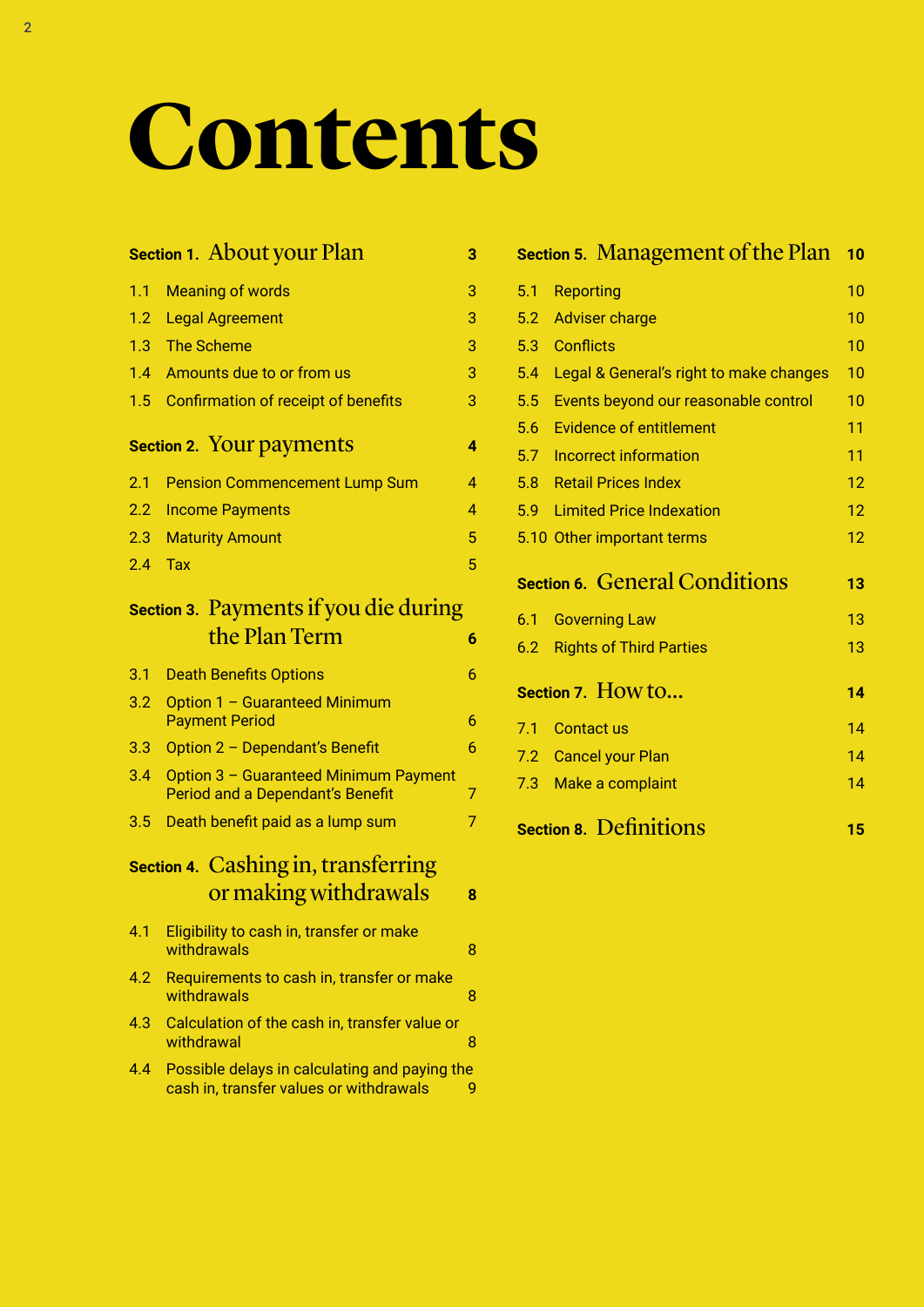## <span id="page-2-0"></span>**Section 1. About your Plan**

Welcome to the Legal & General Fixed Term Retirement Plan. These Terms and Conditions explain how your Plan works.

## 1.1 Meaning of words

In this document, "we", "us" and "our" refer to Legal & General Assurance Society Limited and "you" and "your" refer to you as the member named in the Policy document.

The definitions of words are set out in section 8.

## 1.2 Legal Agreement

Your Plan is a legal agreement between you and us. It is made up of:

- your completed Application Form;
- these Terms and Conditions; and
- your Policy document.

The Terms and Conditions become binding on you and us and the Plan comes into existence on the Start Date shown in the Policy document.

When you sign and submit the Application Form, this doesn't mean we have accepted your application for the Plan. If we're unable to accept your Application Form we'll inform you of this in writing and we won't set up your Plan.

When your Plan starts you will become a member of the Legal & General Retirement Pension Scheme and benefits will be payable to you as set out in the Policy document, which will be issued to you by Legal & General Assurance Society Limited.

Your Plan is due to run to the End Date, also shown in your Policy document. The period between the Start Date and the End Date is your Plan Term.

Please check that the details on the Policy document are complete and accurate and consistent with what you're expecting as soon as you receive it. If you think any of the information may be incorrect, please contact us as soon as possible to discuss it.

#### 1.3 The Scheme

We provide your Plan under the Legal & General Retirement Pension Scheme. The Scheme is a Registered Pension Scheme and your Plan is subject to the Scheme rules. If you would like a copy of the Scheme rules, you can request one and we will send it to you.

#### 1.4 Amounts due to or from us

All amounts due to or from us under this Plan must be paid in sterling to or by our principal pension office at:

Legal & General, Brunel House 2 Fitzalan Road, Cardiff, CF24 0EB

Payments must be made in a way that is acceptable to us. This will normally be in sterling to a UK bank account. If we agree to arrange for anything else, you'll need to bear any costs that arise.

## 1.5 Confirmation of receipt of benefits

You must, on request, confirm in writing that you have received your Income Payments or Maturity Amount payable from your Plan. That written confirmation will be sufficient proof that we have met our responsibility to make these payments. In most cases, clearance through your bank account will be sufficient confirmation of your receipt of benefits.

> This is an important document that you should keep in a safe place.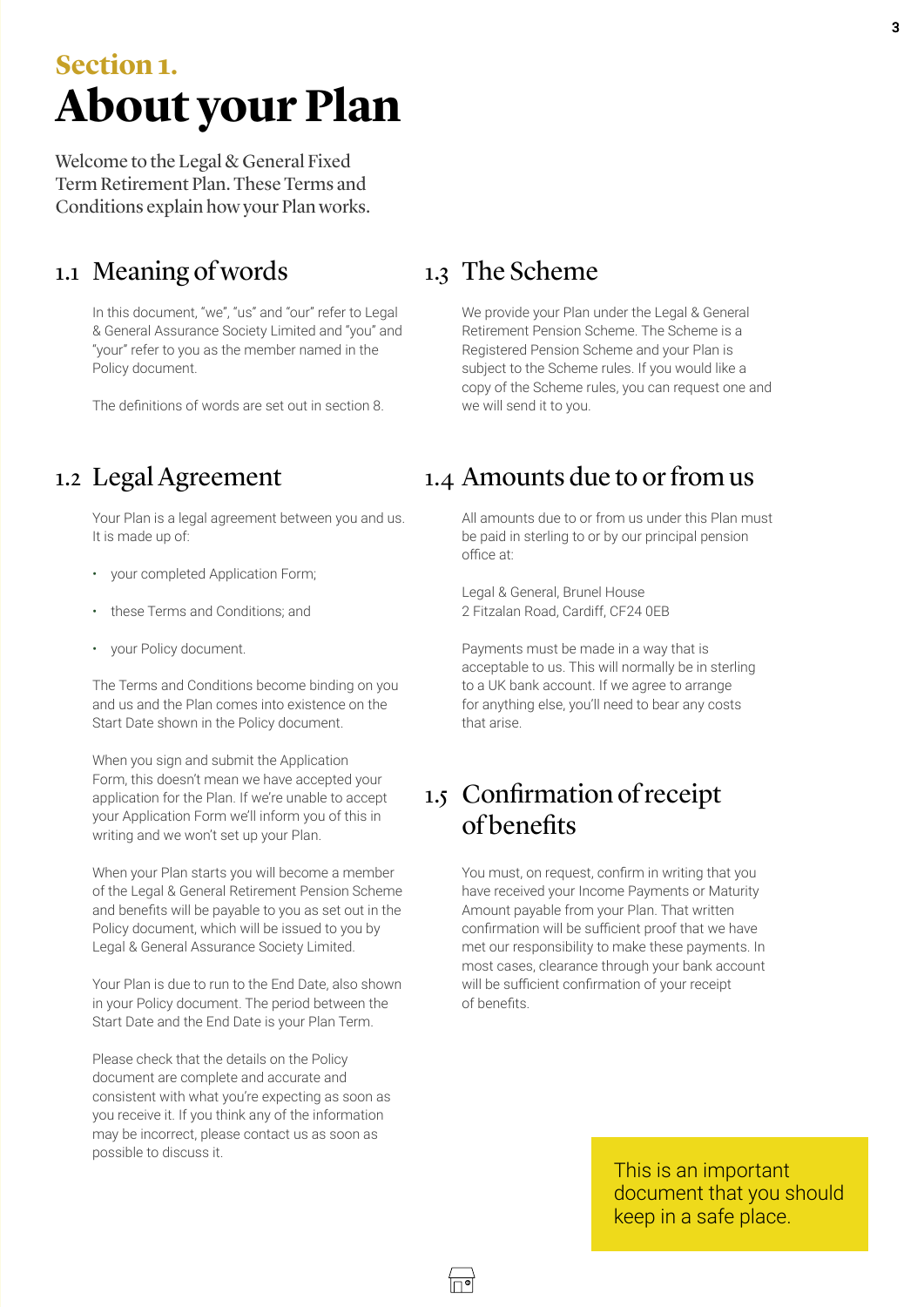<span id="page-3-0"></span>This section explains the payments that we'll make to you during the Plan Term whilst you are alive.

## 2.1 Pension Commencement Lump Sum

We'll pay you the Pension Commencement Lump Sum (if any) shown in your Policy document that we send to you when your Plan starts.

#### 2.2 Income Payments

We'll pay your Income Payments to you in instalments from the Start Date until the earliest of the following:

- The date your Plan Term ends.
- The date of your death.
- The date you leave the Plan (as explained in section 4).

We'll pay your Income Payments every month, every three months, every six months or every year, as shown in your Policy document. The selected period between your Income Payments is called the 'Payment Period'.

If we pay the Income Payments in advance (for the Payment Period ahead), we'll pay the first instalment on the Start Date shown in your Policy document or as soon as practicable after that date.

If we pay the Income Payments in arrears (for the Payment Period just passed), we'll pay the first instalment at the end of the first Payment Period, which started on the Start Date shown in your Policy document.

#### **2.2.1 Proportionate payment after death**

This section only applies to Income Payments being paid in arrears.

If you die before the end of the Plan Term, the final payment will either be made 'with proportion' or 'without proportion'. Which of these applies will be agreed between you and us on the basis of your application and as shown in your Policy document.

If the final payment is 'with proportion' this means that if you die before the end of the Plan Term, we'll make a payment to cover the period from the date of your last Income Payment to the date of your death.

If the final payment is 'without proportion' this means that if you die before the end of the Plan Term, we won't make a payment to cover the period from the date of your last Income Payment to the date of your death.

We'll treat any Income Payments made to a Dependant or Beneficiary in the same way on the Dependant's or Beneficiary's death before the end of the Plan Term.

#### **2.2.2 Escalation of Income Payments**

If you have chosen escalation and this is shown in your Policy document then your Income Payments will increase each year.

The first increase will be applied to the first Income Payment which falls on or after the first anniversary of the Start Date. Subsequent increases will be due on each following anniversary of this date before the end of the Plan Term.

If you've chosen a fixed percentage escalation rate (as shown in the Policy document), we'll increase the Income Payment each year at that rate.

If the escalation rate you've chosen is the Retail Prices Index ("RPI") (as shown in your Policy document), then we'll increase the Income Payment each year in line with the annual increase in the RPI. The way we do this is described in section 5.

If the escalation rate you've chosen is Limited Price Indexation (as shown in your Policy document) then we will increase the Income Payment each year in line with the annual increase in the RPI as described in section 5 but the increase will be subject to a maximum of 5%.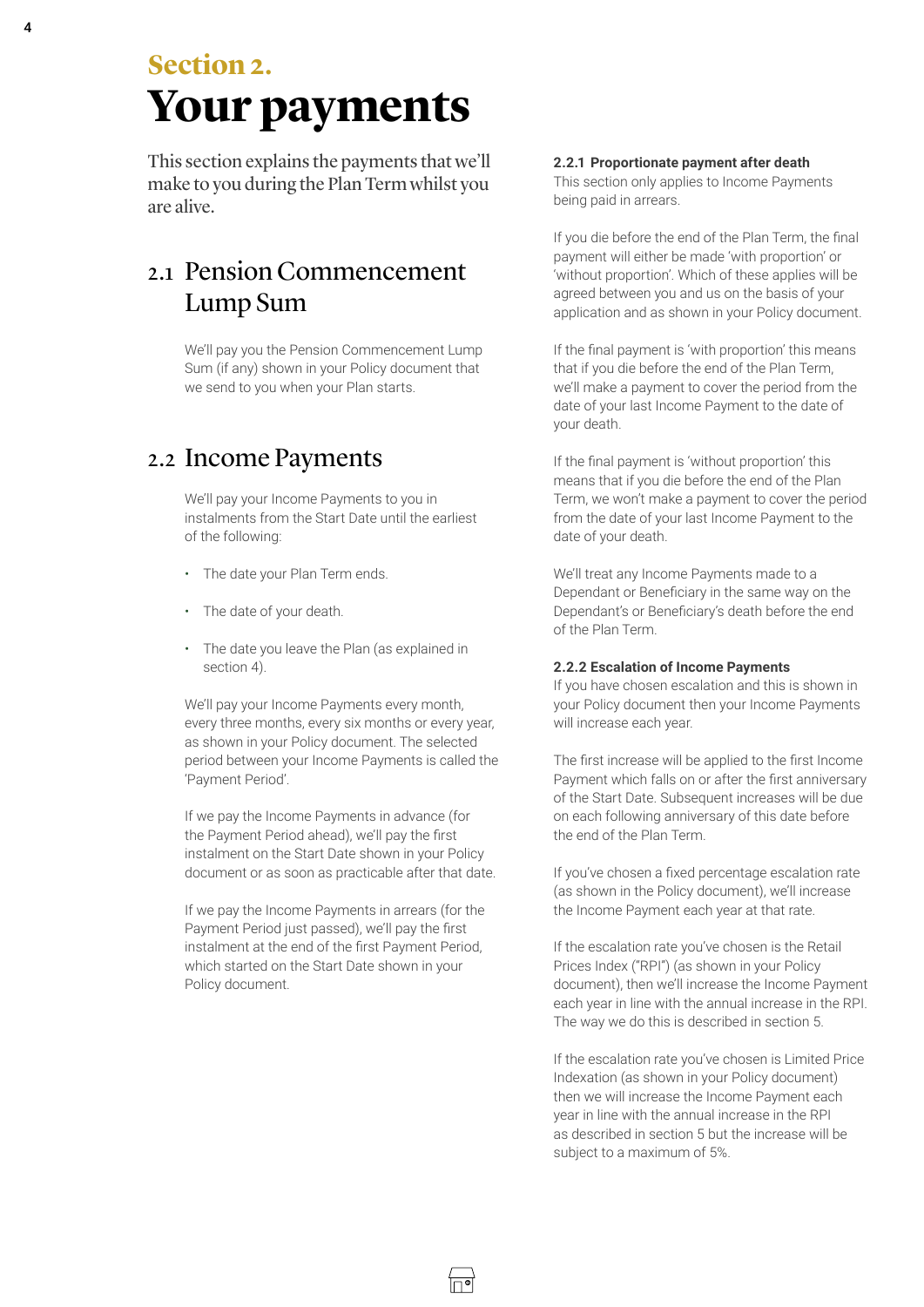#### <span id="page-4-0"></span>2.3 Maturity Amount

If you survive to the end of the Plan Term, we'll pay your Maturity Amount (if any) shown in the Policy document. You can choose to use the Maturity Amount in different ways:

- You can use it to purchase a lifetime annuity with us.
- You can use it to purchase another retirement product with us.
- You can transfer it to another Registered Pension Scheme in the United Kingdom or qualifying recognised overseas pension scheme (if the transfer is not an unauthorised payment for UK tax purposes).
- You can have it paid to you as a lump sum. If you do this, this payment will be subject to income tax at your marginal rate.

We'll write to you shortly before the end of the Plan Term to let you know that your Maturity Amount is due and to remind you what you can do with it. You don't need to use the Maturity Amount to buy another product with us, you'll be able to shop around and choose a provider of your choice.

If you don't tell us how to use your Maturity Amount, it will remain in the Plan until you tell us how to use it. We won't pay any interest on the Maturity Amount. If a Maturity Amount is payable for the Dependant or Beneficiary, the Dependant or Beneficiary can choose to use it in the same ways described above.

### 2.4 Tax

The Income Payments we'll pay to you will be subject to income tax. We will use your tax code to deduct the relevant amount of income tax due and pay this to HMRC on your behalf. If you choose to have the Maturity Amount paid to you as a lump sum, this will be subject to income tax in the same way as your Income Payments.

If you die before the end of the Plan Term, any amounts we pay to your Beneficiary or Dependant will be subject to the rate of income tax that they pay.

We may also deduct any other applicable tax charges from the amounts we pay to you under the Plan, as required by HMRC legislation from time to time. If you are under age 75 when you die then any amounts we pay to your Beneficiary or Dependant will usually be tax free.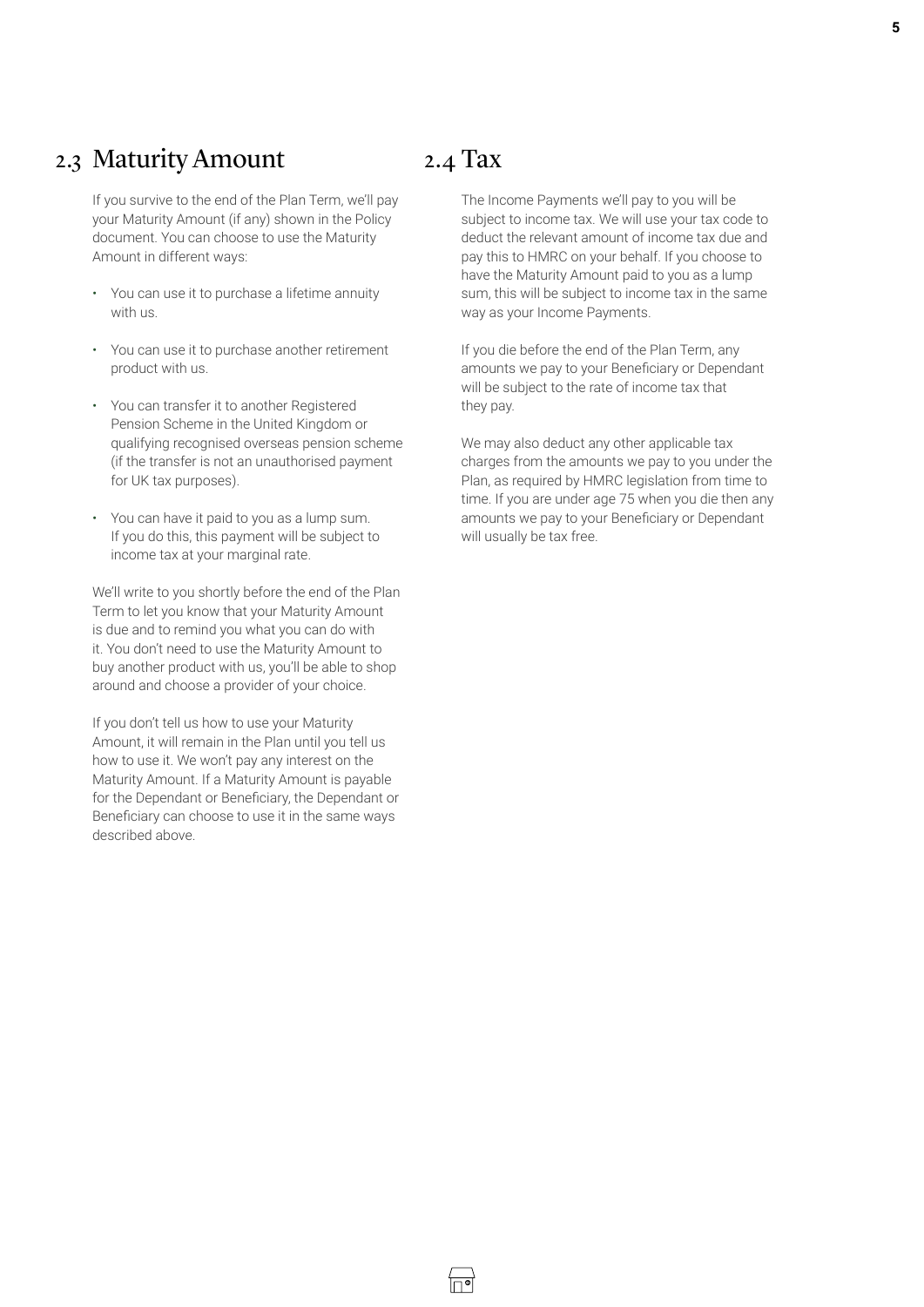<span id="page-5-0"></span>6

#### **Section 3.**

# **Payments if you die during the Plan Term**

## 3.1 Death Benefits Options

Your Policy Document shows the death benefits (if any) that you've selected.

If you didn't select a death benefit and you die before the end of the Plan Term, then your Plan will end on the date of your death and we'll stop your Income Payments and we won't pay the Maturity Amount.

## 3.2 Option 1 – Guaranteed Minimum Payment Period

This section only applies if you selected the Guaranteed Minimum Payment Period but not Dependant's Benefit and you die during the Plan Term.

If you die within the Guaranteed Minimum Payment Period, we'll continue to pay your Income Payments until the end of the Guarantee Minimum Payment Period to your Beneficiary. We'll continue to pay the Income Payments in the same amounts, at the same frequency, at the same time and with the same escalation (if any) as shown in your Policy Document.

If the Guaranteed Minimum Payment Period you selected is the same length as the Plan Term then:

- Your Maturity Amount will also be paid to the Beneficiary; and
- The Beneficiary will have the option to cash in the Plan, take a withdrawal or transfer the value of the Plan as described in section 4 '**Cashing in, transferring or making withdrawals**'.

#### **3.2.1 Your Beneficiary – expression of wish**

Following your death within the Guaranteed Minimum Payment Period, the Scheme gives us wide discretion over the recipient of the Income Payments and Maturity Amount. We asked you to state your wish for who should receive the payments in the Application Form. You can change your mind later using the form we provide for this purpose. Any nomination you make is not binding on us, but will be considered carefully by us when we decide who should receive the payments.

When exercising our discretion, we:

- make proper enquiries
- ensure we have all of the relevant information
- take into account all relevant factors and disregard irrelevant ones
- put aside our own political, religious or moral views
- act honestly, reasonably and in good faith; and
- consider what is fair and equitable in the circumstances.

#### **3.2.2 Allowing the benefits to be paid**

The individual chosen by us can only receive the remaining Income Payments and Maturity Amount if they are a dependant or a nominee for the purposes of tax legislation. The way that "nominee" is described for the purposes of tax legislation could stop the Income Payments and Maturity Amount being paid to suitable beneficiaries in some situations. To avoid this, we asked you in the Application Form to make a broad nomination of all possible beneficiaries to ensure that we can make the payments to the chosen Beneficiary. Doing so does not mean that we will pay the benefits to all of the possible beneficiaries or that we ignore your expressed wish for who should be the Beneficiary. It just means that we will have greater scope to ensure payments are made to the appropriate Beneficiary, particularly where your expression of wishes form becomes out of date.

#### 3.3 Option 2 – Dependant's Benefit

This section only applies if you selected the Dependant's Benefit, but no Guaranteed Minimum Payment Period and you die during the Plan Term.

#### **3.3.1 Your Dependant**

If the Policy document shows you selected the 'named spouse or civil partner or dependant' basis for Dependant's Benefit, your Dependant is the individual named as dependant in the Policy document only if he or she meets the following conditions:

- The individual is not a child; and
- The individual is financially dependent on or interdependent with you or is your spouse or civil partner at the time of your death.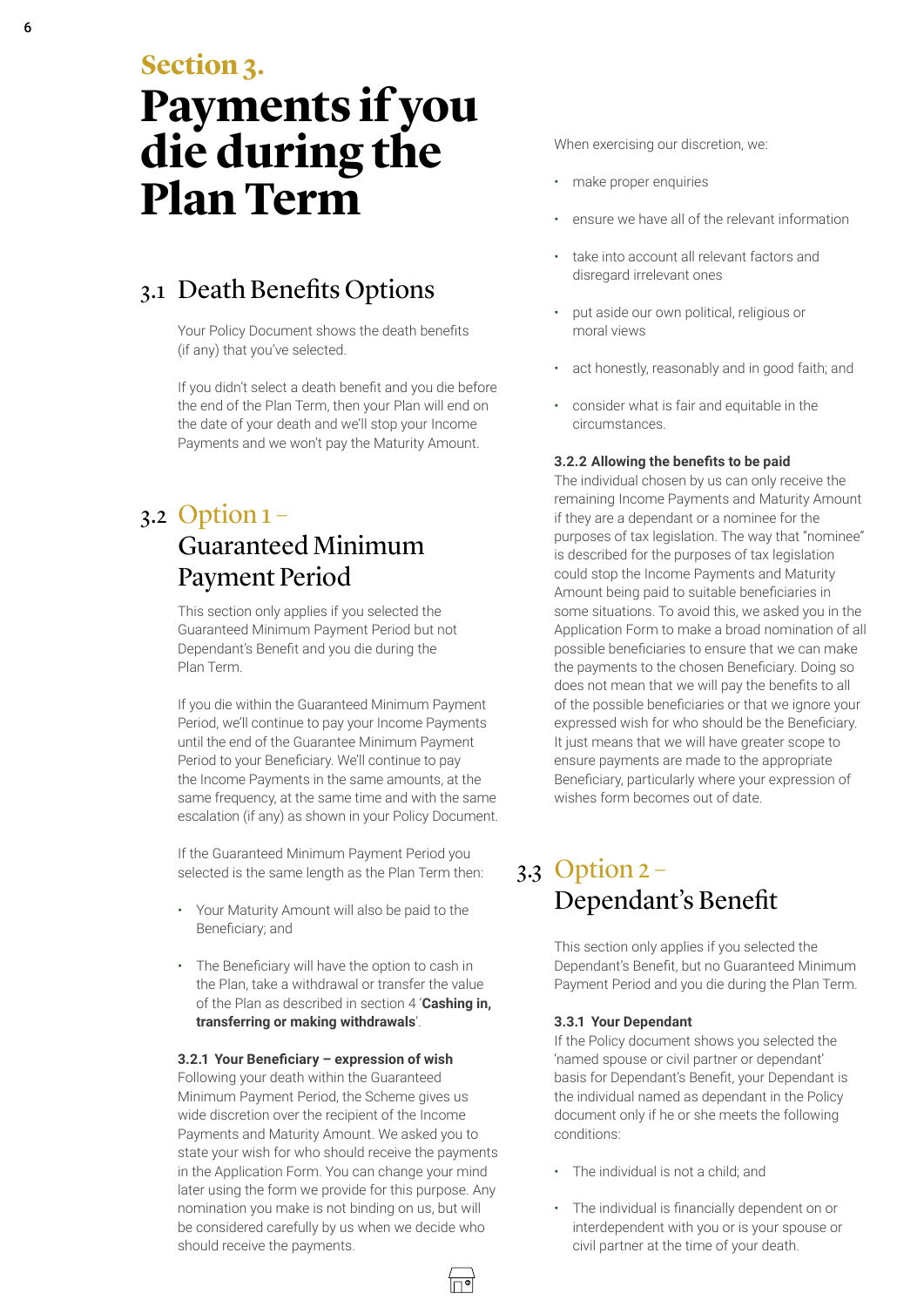<span id="page-6-0"></span>We will check financial dependency or interdependency by asking the individual to sign a declaration confirming they are financially dependent on or interdependent with you before we start paying the Dependant's Benefit.

If the Policy document shows you selected the 'any spouse or civil partner' basis for Dependant's Benefit, your Dependant is the individual who meets the following conditions:

- The individual is your spouse or registered civil partner at the date of your death and has been for at least the last six months of your life; and
- The individual is not younger than you by 10 or more years at the date of your death.

In either case, if the conditions are not met the individual is not a dependant and no Dependant's Benefit is paid.

#### **3.3.2 Payments to your Dependant**

We'll make Income Payments to your Dependant until the earlier of the end of Plan Term and your Dependant's death.

The amount of the Dependant's Benefit can be between 1% and 100% of your original Income Payment and Maturity Amount. This percentage is chosen by you and shown in your Policy document.

We'll continue to pay the Income Payments to your Dependant at the same frequency, at the same time and with the same escalation (if any) as shown in your Policy document.

If your Dependant dies before the end of the Plan Term, we won't make any further Income Payments and no Maturity Amount will be paid.

If at the end of the Plan Term, your Dependant is still alive, we'll pay them the percentage of Maturity Amount chosen by you as shown in your Policy document in the ways described in section 2.3.

#### 3.4 Option 3 –

## Guaranteed Minimum Payment Period and a Dependant's Benefit

This section only applies if you selected the Dependant's Benefit with the Guaranteed Minimum Payment Period and you die during the Plan Term.

If you have chosen both a Guaranteed Minimum Payment Period and a Dependant's Benefit then:

- If you die before the end of the Guaranteed Minimum Payment Period, Income Payments will continue to be paid until the end of the Guaranteed Minimum Payment Period as described in section 3.2. Immediately following the Guaranteed Minimum Payment Period (but not before) we'll pay Income Payments to your Dependant until the earlier of the end of the Plan Term and the date of your Dependant's death.
- If you die after the Guaranteed Minimum Payment Period (but during the Plan Term), we'll pay Income Payments to your Dependant from the date of your death until the earlier of the end of the Plan Term or your Dependant's death.

If at the end of the Plan Term, your Dependant is still alive, we'll pay them the percentage of Maturity Amount chosen by you as shown in your Policy document in the ways described in section 2.3.

The provisions of section 3.3 about the identity of the Dependant and payments to the Dependant also apply to Dependant's Benefit paid under section 3.4.

### 3.5 Death benefit paid as a lump sum

Where any death benefits are due to be paid, your Dependant or Beneficiary can request to take any remaining Income Payments and Maturity Amount as a lump sum. We will calculate the cash in value on the day we receive the request.

To calculate this value we will add up any remaining Income Payments and Maturity Amount due and give them a value, based on the Underlying Assets and interest rates at the time. For more information please see section 4.3.

The lump sum payment will always be less than the total of any Income Payments and Maturity Amount due.

If you die before age 75, no tax will be deducted. If you die aged 75 or older, we will deduct tax from this value based on the Dependant's or Beneficiary's income tax rate in the tax year the payment is made.

İ⊓®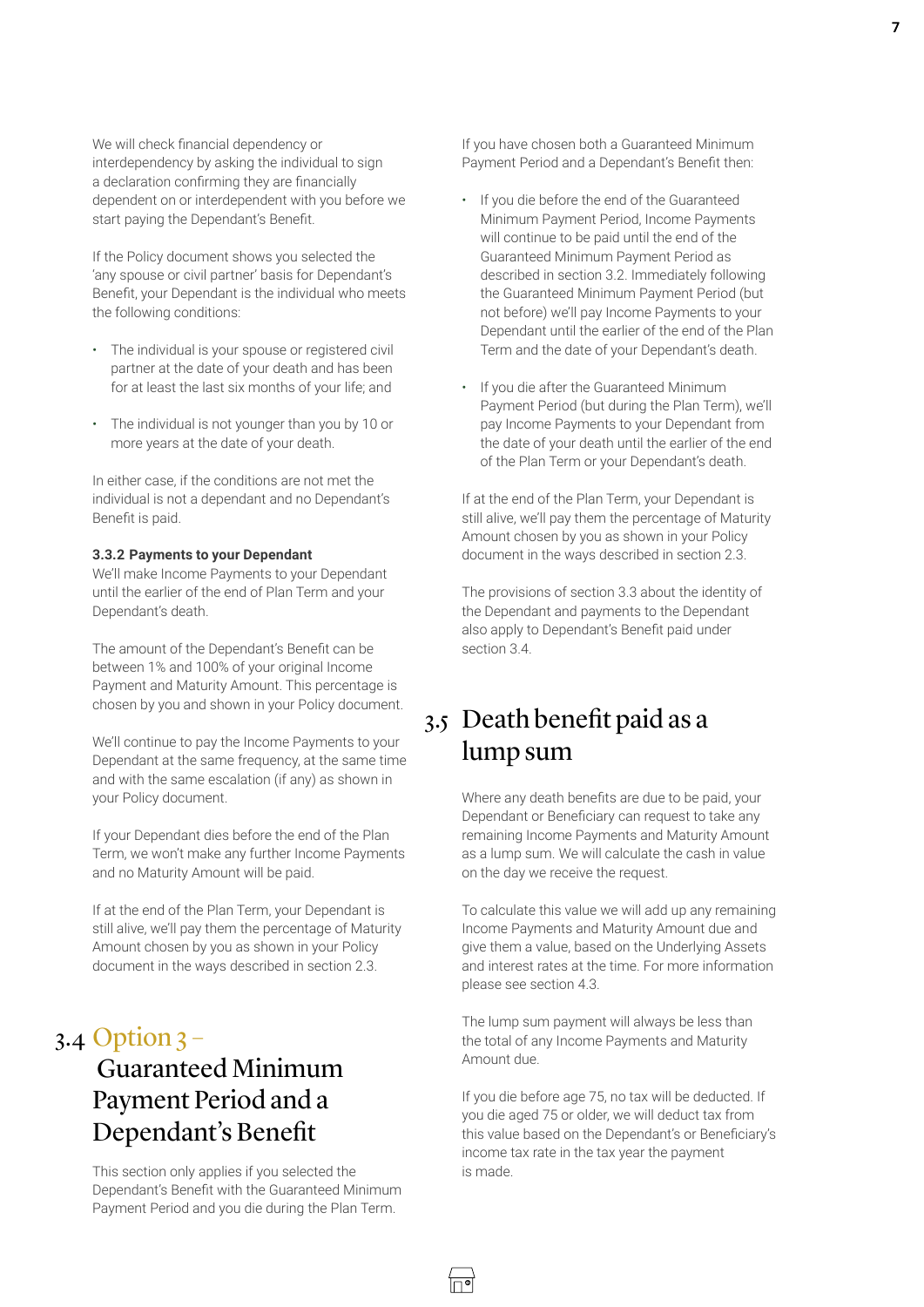<span id="page-7-0"></span>**Section 4. Cashing in, transferring or making withdrawals** 

### 4.1 Eligibility to cash in, transfer or make withdrawals

If you have chosen to have a Guaranteed Minimum Payment Period that is the same as the Plan Term then you have the option to:

- Cash in or transfer cash in or transfer the whole of your Plan and have the value paid direct to you or a Registered Pension Scheme or Qualifying Recognised Overseas Pension Scheme.
- Withdrawal you can take a maximum of three withdrawals from your Maturity Amount during the term of the Plan. Your regular Income Payments will remain unaffected.

If you haven't chosen a Guaranteed Minimum Payment Period that is the same length as the Plan Term then you will not have the option to cash in or transfer the value of your Plan or make withdrawals.

If you cash in your Plan, we'll send you a payment representing the cash in value, your Plan will end immediately and no further payments will be made. This payment will be subject to income tax at your marginal rate. If you transfer your Plan, we'll send a payment representing the transfer value to the new pension scheme and your Plan with us will end immediately and no further payment will be made. Following your death, your Beneficiary or Dependant may be entitled to cash in, transfer the Plan or make withdrawals depending on the death benefit option you've selected.

#### **4.1.1 Eligibility to take a withdrawal**

The above eligibility applies to taking a withdrawal, but in addition you must have a minimum Maturity Amount of £5,000. A maximum of three withdrawals can be taken, over the term of the Plan, subject to a minimum amount of £5,000 for each withdrawal. If your Maturity Amount drops below this minimum amount, then you will still be able to cash in or transfer the whole of your Plan.

Following your death, your Beneficiary or Dependant may be entitled to cash in, transfer the Plan or make withdrawals depending on the death benefit option you've selected.

#### 4.2 Requirements to cash in, transfer or make withdrawals

To cash in your Plan or request to take a withdrawal, you must contact us to request a quote.

To transfer the value of your Plan to another Registered Pension Scheme or qualifying recognised overseas pension scheme, then you must send us a written request that is signed and dated by you and we must also receive a written request from the new scheme.

## 4.3 Calculation of the cash in, transfer value or withdrawal

We will calculate the cash in or transfer value based on the date you request a quote.

To calculate the value of your Plan we will add up any remaining Income Payments and Maturity Amount due and give them a value, based on the Underlying Assets and interest rates at the time.

The calculation reduces future Income Payments and Maturity Amount based on the rates currently available on the Underlying Assets. The returns on the Underlying Assets are calculated in the same way that we do for customers who are taking out new Plans. We calculate the reduction in this way to ensure that a fair rate is given to customers who are starting a new Plan, customers who remain within the Plan until the end of their Plan Term and customers who are leaving their Plan early.

Your cash in value or transfer value will always be less than the amount you'd get if we continued to pay your Income Payments and Maturity Amount.

#### **4.3.1 Withdrawal Calculation**

Making a withdrawal is calculated in the same way as cashing in your Plan as described in 4.3 (excluding Income Payments), but only applies to the amount being withdrawn from the Maturity Amount.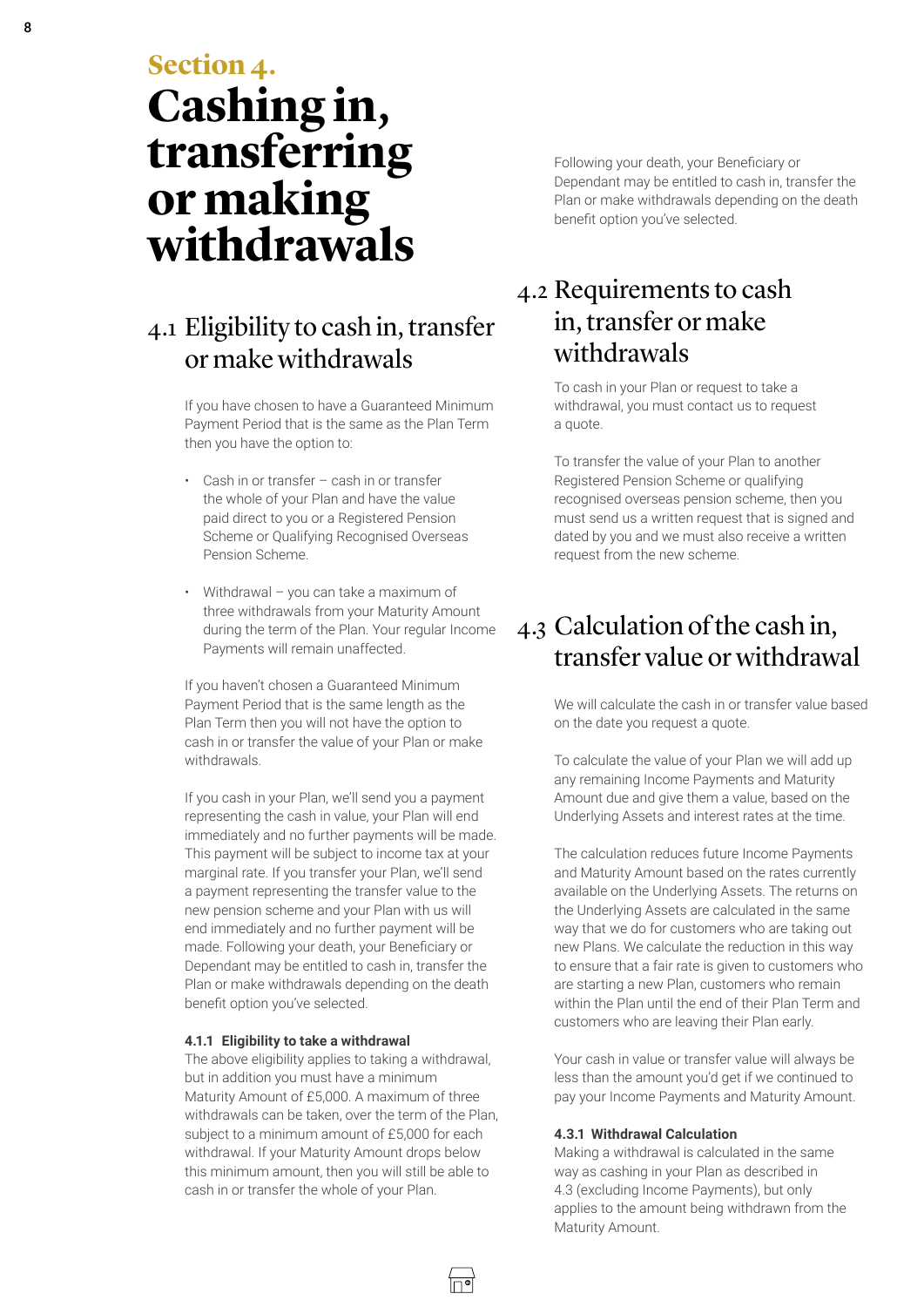<span id="page-8-0"></span>Your remaining Maturity Amount will always be reduced by more than the withdrawal amount. We will tell you what your remaining Maturity Amount is.

Once we have calculated the value, we will then deduct the administration expenses and dealing costs. The administration expenses cover:

• Our costs of issuing cash in, transfer and withdrawal quotes

The dealing costs cover:

- Our costs of processing cash in, transfer and withdrawal claims
- The difference between the buying and selling prices of the Underlying Assets.

If you request to withdraw the entire or remaining Maturity Amount we will deduct the administration charge and dealing costs from the final maturity value we will pay.

We may have to delay this calculation in exceptional circumstances, which we have explained in section 4.4.

## 4.4Possible delays in calculating and paying the cash in, transfer values or withdrawals

In order to protect all Plan holders, there are some circumstances where we may need to delay calculating cash in or transfer values or withdrawals. This could delay us dealing with your request.

In such circumstances we'll use due care and diligence when considering how to respond and we'll make sure that our response is fair and proportionate. We have set out below the reasons why we might need to delay this calculation.

#### **4.4.1 Exceptional market conditions**

This could include:

• Situations where it becomes impossible to buy or sell Underlying Assets, such as action by an overseas government that freezes assets held in that country.

- Situations where it's not possible to ensure fairness to all Plan holders, for example if by calculating a value it means paying too much to those leaving at the expense of those remaining.
- Any events listed in section 5.5.

#### **4.4.2 Failure of another company we rely upon** This could include:

- The failure of a stock exchange (such as the London Stock Exchange).
- Major power failures or the failure of essential IT or communications systems.
- **4.4.3 Conditions where Underlying Assets cannot be sold immediately**
- If a large number of people want to cash in or transfer at the same time it may be necessary for us to sell Underlying Assets.
- If this happens, there may be a delay while we obtain an appropriate price for the Underlying Assets that may need to be sold. We may need to do this in order to avoid having to sell Underlying Assets quickly for a reduced value.

It may not always be possible to give you advanced notice of the occurrence of these types of event but we will try to tell you before the event happens.

We will not be liable or responsible for any failure or delay in calculating cash in or transfer values or withdrawals as a result of such circumstances. However:

- We will use reasonable efforts to minimise any adverse impacts on you as far as reasonably possible; and,
- We will tell you if you're being disadvantaged, as soon as we can.

There may be other significant events outside our control that we're unable to anticipate. If such an event impacts our ability to calculate cash in or transfer values or withdrawals:

- We will advise you as soon as we're reasonably able and let you know how we intend to deal with it.
- How quickly we're able to let you know may depend on the severity of the event.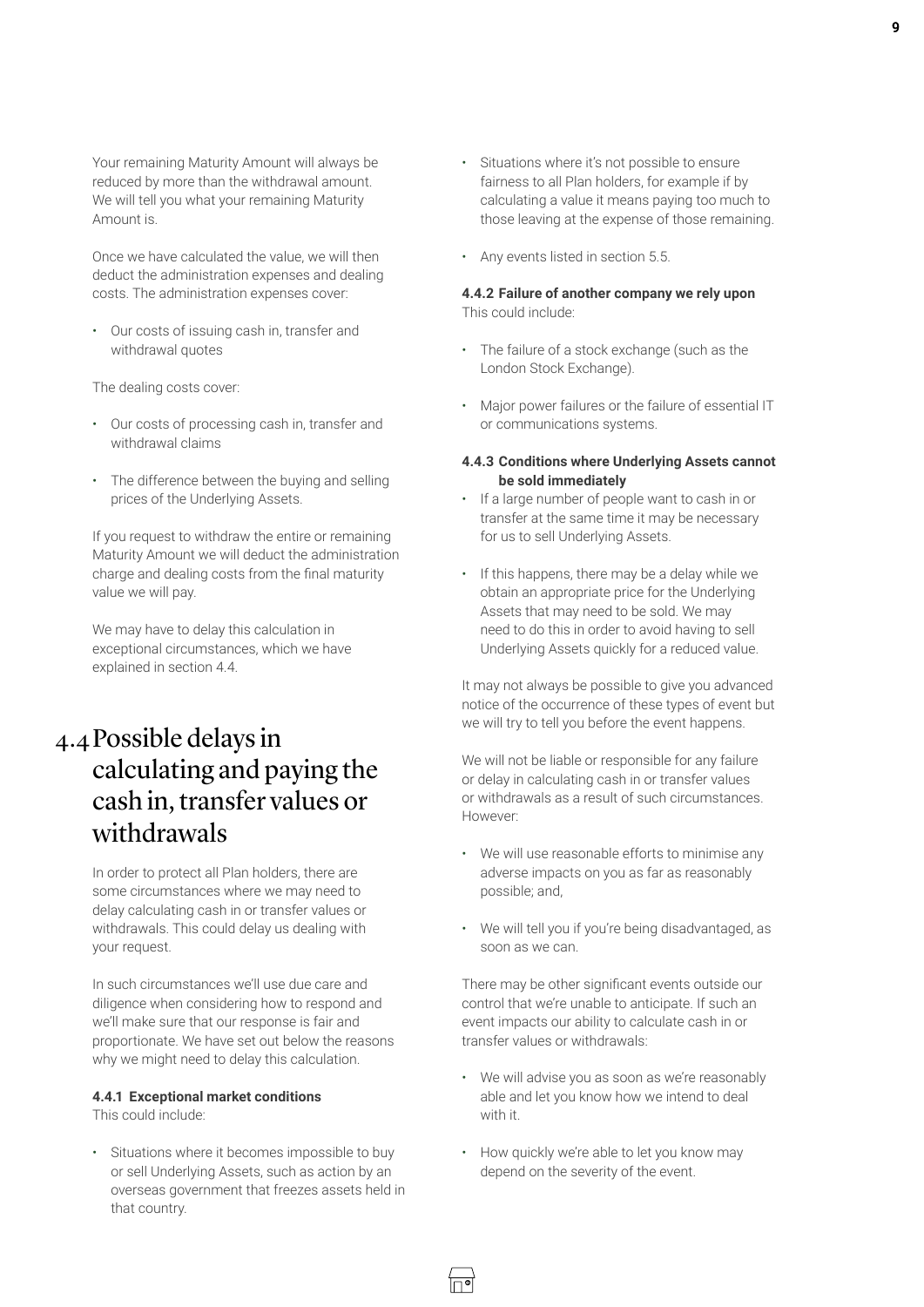# <span id="page-9-0"></span>**Section 5. Management of the Plan**

## 5.1 Reporting

During the Plan Term, we'll send you a yearly statement confirming the Income Payments that we expect to pay you over the following 12 months.

## 5.2 Adviser charge

If you received a personal recommendation from a financial adviser to buy your Plan, we can arrange for payment of a one-off adviser charge that is paid to your financial adviser on your behalf. This charge can only relate to the advice and services that your financial adviser has provided in relation to your Plan. The charge will be deducted from the funds we receive before we use those funds to set up your Plan.

Once your Plan has been set up, you won't be able to cancel the adviser charge or pay another adviser charge from your fund. If you take any further financial advice, you will have to pay your adviser for that advice separately. If you cancel the Plan as described in section 7.2, you may have to find another way of paying your adviser charge.

If you ask us to arrange an adviser charge that is outside HM Revenue & Customs' limits then you will be liable for any resulting tax charge. If you have any queries about this please speak to your financial adviser.

If you ask us to pay an adviser charge from your fund, it will be shown on your Policy document, in the section '**How much does the advice cost?**'.

We are only able to facilitate the payment of an adviser charge to firms that are appropriately authorised and regulated to receive them.

## 5.3 Conflicts

If there is any conflict between the Scheme rules, your Application Form, these Terms and Conditions or your Policy document then, in decreasing order of precedence, the Scheme rules, your completed Application Form, these Terms and Conditions and then your Policy document, will take priority.

## 5.4 Legal & General's right to make changes

We may make fair and reasonable changes to the Terms and Conditions of your Plan at any time by giving you at least 60 days' prior written notice. We will only make changes for one of the following reasons:

- To make our terms clearer or more favourable to you;
- To comply with applicable law, regulation, the judgment of any court, regulator or ombudsman or any regulatory guidance or codes;
- To reflect a change in our corporate structure that doesn't have an unfavourable impact on your Plan but which does require us to make certain changes to the terms of your Plan and doesn't result in us closing your Plan.

Any changes to the Terms and Conditions we make will not change the level of Income Payments and Maturity Amount due under your Plan.

#### 5.5 Events beyond our reasonable control

There may be some circumstances that are beyond our reasonable control that mean that we are unable to perform our obligations under the terms of the Plan. This could for example cause a delay in any payments we are due to make to you. These circumstances include the following:

- Strikes, lockouts or other industrial action;
- Civil commotion, riot, invasion, terrorist attack or threat of terrorist attack, war (whether declared or not) or threat or preparation for war;
- Fire, explosion, storm, flood, earthquake, subsidence, epidemic or other natural disaster;
- Restrictions imposed by legislation, regulation, or other governmental initiative that are not as a result of our misconduct; or
- Failure of transport networks or other external utilities (for example telecommunications networks, water or power) leading to an unavoidable disruption.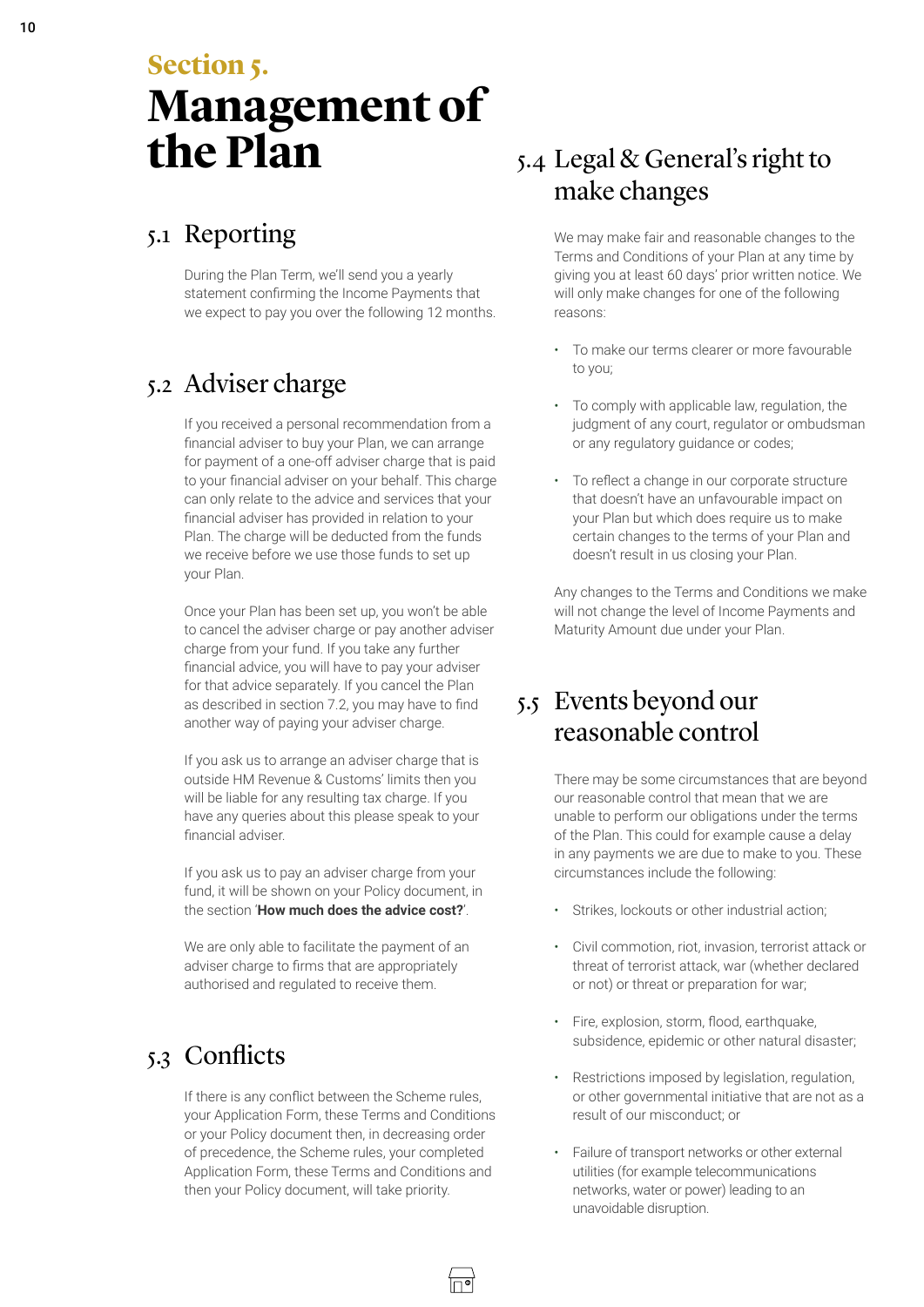<span id="page-10-0"></span>If an event described above occurs we'll use due care and diligence when considering how to respond and we'll make sure our response is fair and proportionate. We won't be liable for any delay in performing any of our obligations described in this document as a result of such circumstances, but:

- we'll use reasonable efforts to minimise any adverse impacts on you as far as reasonably possible; and
- we'll tell you if you're being disadvantaged as soon as we can.

There may be other events beyond our reasonable control that we're unable to anticipate. If such an event impacts our ability to perform our obligation under the terms of your Plan:

- We'll advise you as soon as we're reasonably able and let you know how we intend to deal with it.
- How quickly we're able to let you know may depend on the severity of the event.
- We'll use reasonable efforts to minimise adverse impacts on you as far as reasonably possible; and
- We'll tell you if you're being disadvantaged as soon as we can.

#### 5.6 Evidence of entitlement

Before we pay any benefit we will need to see satisfactory evidence that you are still alive. Similarly, before we pay benefits to a Dependant or Beneficiary after your death during the term of the Plan, we must see satisfactory proof of your death and that the Dependant or Beneficiary is still alive. We also need satisfactory evidence of the Dependant's age and:

- your marriage to or registered civil partnership with that person; or
- that the person was dependent or interdependent with you as described in section 3, whichever is relevant. For example, we'll ask your Dependant to sign a declaration and we might also ask to see their bank statements.

#### 5.7 Incorrect information

If there are any changes to your details at any time during the Plan Term you must notify us using our contact details shown in section 7.

We will not be responsible for any mistakes in income or lump sum payments resulting from any information we receive in connection with the Plan being incorrect, or relevant information not being provided by you.

If you fail to take reasonable care when completing the Application Form and as a result give us incorrect information which affects your payments, we will adjust any amounts we pay in the future to that which we would have paid if you'd given us the correct information. Also, an additional adjustment will be made in respect of the period between the Start Date and the date of amendment.

If the adjustment means the amount payable is reduced, we will ask you to return any overpayments you have received as soon as possible. If the adjustment means the amount payable is increased, we'll make a payment to you to cover the increased amounts of the previous payments you have received. Please note that this payment will be subject to income tax in the year that it is paid to you and therefore might mean that you pay a higher rate of tax than you would normally pay.

If any amounts are paid to someone that they are not due to, they will be required to return them as soon as possible unless: a) the payment was made as a result of an error by us, and b) we agree that it would not be reasonable to return any such payment.

If we make any overpayments after the later of your death and the end of any Guaranteed Minimum Payment Period if applicable, your estate will be required to return any such payment to us.

If we make any payment of Dependant's Benefits after the death of the Dependant, that person's estate will be required to return any such payment to us.

İ⊓®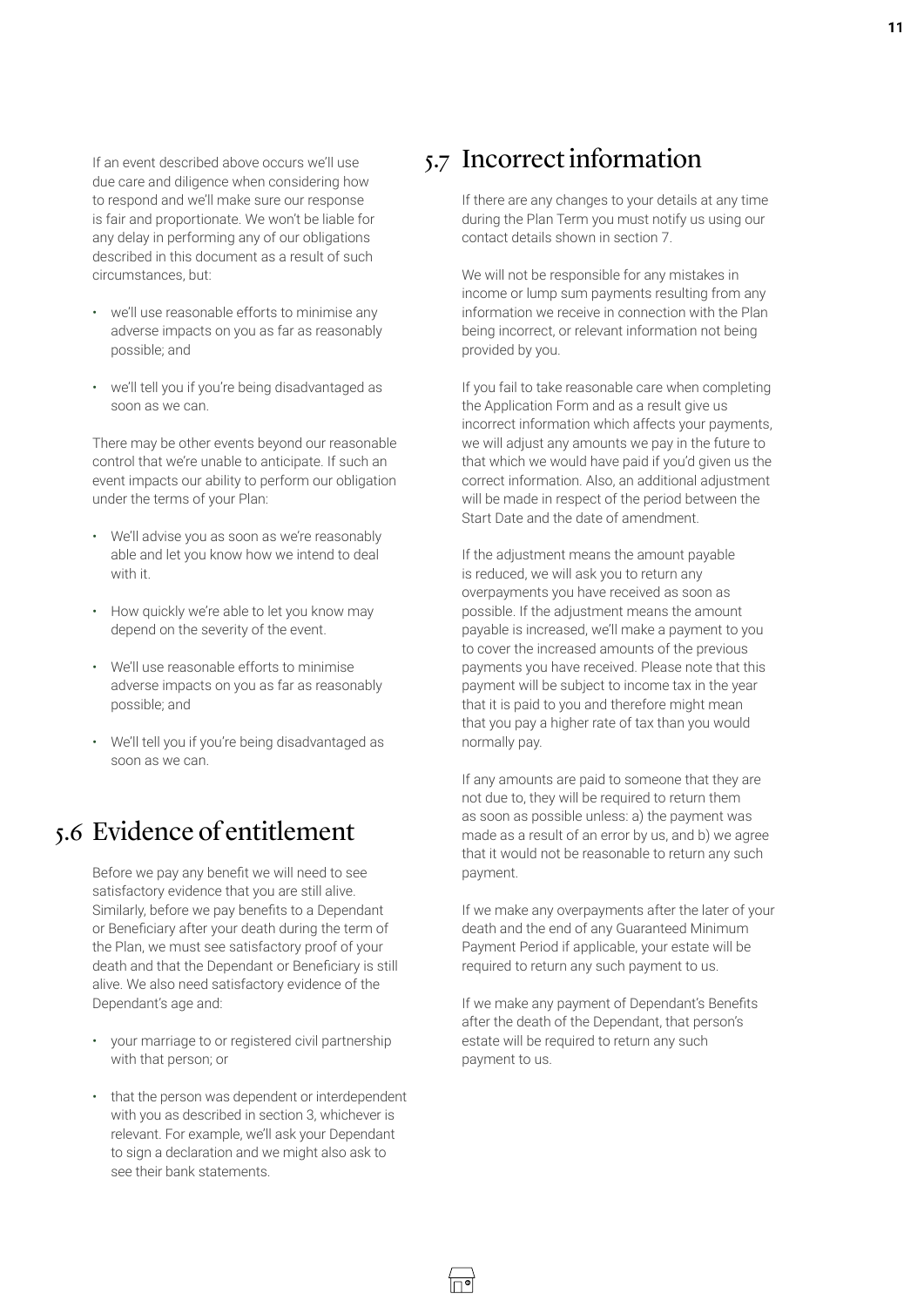#### <span id="page-11-0"></span>5.8 Retail Prices Index

This section applies only to Income Payments that increase in line with the Retail Prices Index.

The 'Retail Prices Index' is an index of the cost of all goods, reflecting changes in those costs from month to month. It is produced by the Office for National Statistics. When we work out the amount of any increase in benefit, we will refer to the increase in the Retail Prices Index over an appropriate 12 month period in line with the anniversary of the Start Date of your Plan.

The 12 month period will be measured up to a point 6 months before the anniversary date.

We'll then apply any increase on the actual anniversary date. If the Retail Prices Index falls over the 12 month period used, the Income Payments will not decrease but will be frozen. The Income Payment will not then be increased until the Retail Prices Index exceeds the level it attained prior to the decrease. The next increase in Income Payments will be measured from the level of the Retail Prices Index prior to the decrease as if the Retail Prices Index had not fallen below the level immediately prior to the decrease.

The amount of Income Payments in any year will never be greater than:

- the amount of Income Payments in the previous year; plus
- the increase in line with the Retail Prices Index.

#### **If:**

- a. the constituents of the Retail Prices Index are materially changed; or
- b. the Retail Prices Index is discontinued.

We may (to the extent permitted by law) increase index-linked Income Payments by reference to:

- i. the index used to measure the increase in respect of issues of UK government index-linked gilts; or
- ii. such other index as we consider appropriate.

#### 5.9 Limited Price Indexation

Limited Price Indexation (LPI) is an annual increase that uses the Retail Prices Index (RPI) as the reference index for the increase, with a limit of 5% for any increase in one year. The LPI increase applied each year on the anniversary of your annuity, will use the latest published September RPI figure, to a maximum of 5%.

#### 5.10 Other important terms

Your Plan will only provide the benefits described in the Terms and Conditions and your Policy Document.

You cannot transfer your rights and obligations under the Plan to another person.

Each of the paragraphs of these Terms and Conditions operates separately. If any court or authority decides that any of them are unlawful, the remaining paragraphs will remain in full force and effect. If any court or authority decides that any of them are unfair, they will still apply as far as possible, but without any part which could cause them to be considered unfair.

If we do not insist that you perform any of your obligations under these Terms and Conditions, or if we do not enforce our rights against you, or if we delay in doing so, that does not mean that we have waived our rights against you and that does not mean that you do not have to comply with your obligations. If we do waive a failure to perform by you, we will only do so in writing and that waiver only applies to that specific failure.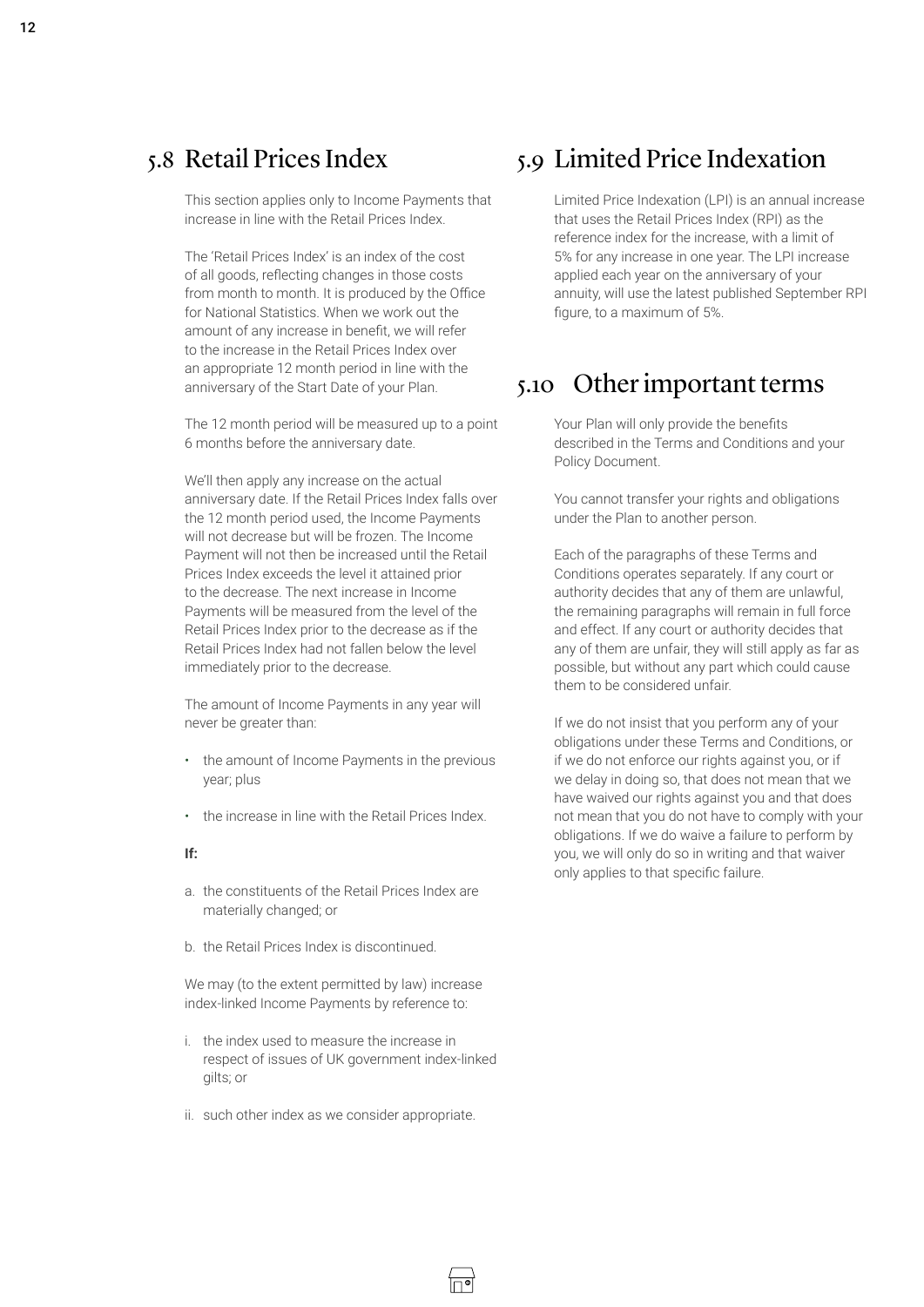# <span id="page-12-0"></span>**Section 6. General Conditions**

## 6.1 Governing Law

The Plan will be governed by and constructed in accordance with the laws of England. The English courts are to have exclusive jurisdiction to settle any disputes or claims that may arise out of or in connection with the Plan.

## 6.2 Rights of Third Parties

This Plan is between you and us and any subsequent recipient of death benefits. Nothing in this contract expressly or impliedly confers any right on any third party to enforce any of its provisions under the Contracts (Rights of Third Parties) Act 1999. For the purpose of this section, a third party is any party not already mentioned in this paragraph.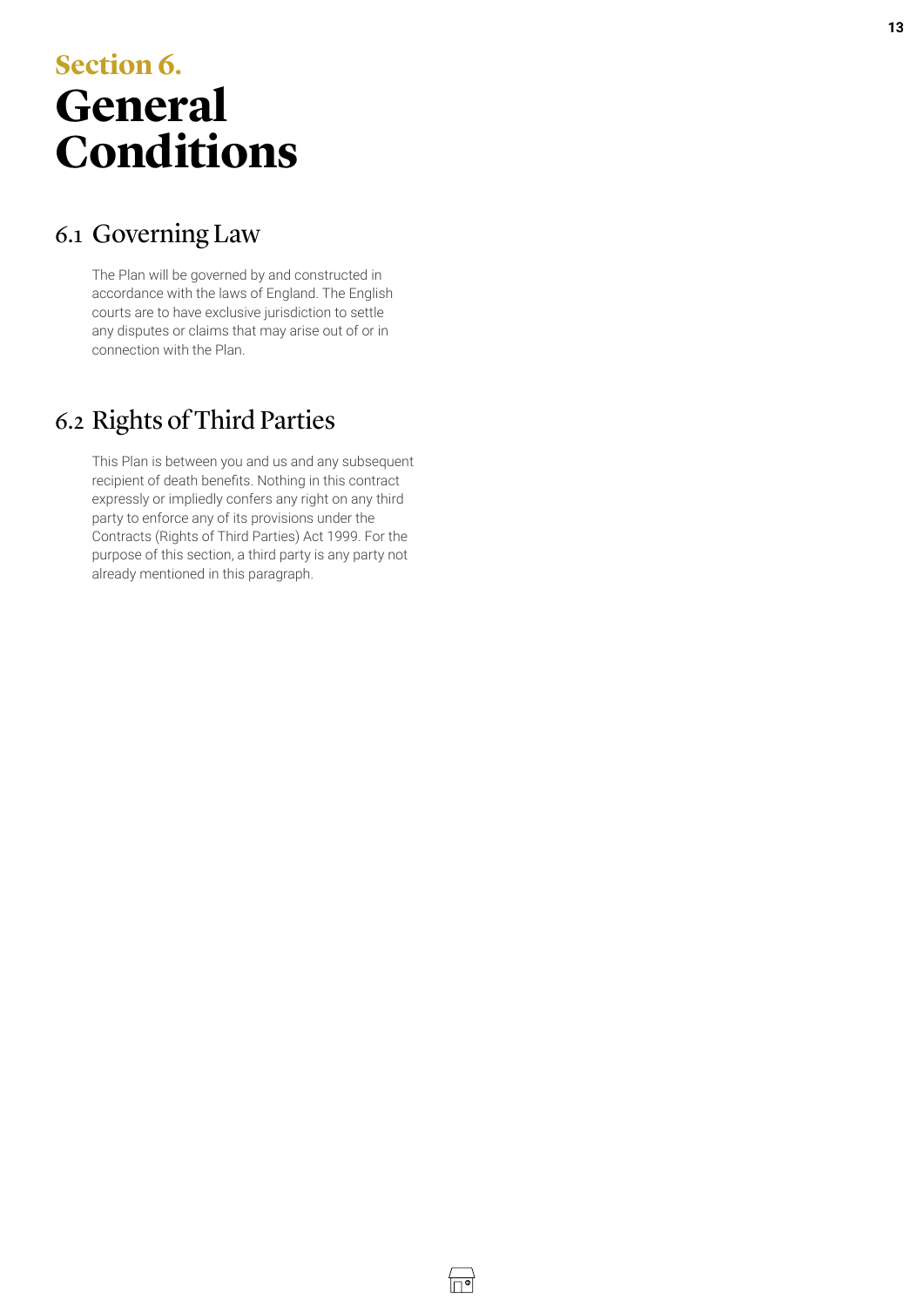## <span id="page-13-0"></span>**Section 7. How to...**

#### 7.1 Contact us

For general enquiries, making a complaint or to cancel your Plan within the cancellation period, please write to us at the following address:

Legal & General Retirement PO Box 809 Cardiff, CF24 0YL

## 7.2 Cancel your Plan

#### **7.2.1 Your right to change your mind**

You have 30 days from the Start Date of your Plan to change your mind. If you wish to cancel you must contact us. Our contact details can be found on the back cover of this document.

If you don't take this opportunity to cancel, your Plan will continue with us and we'll pay you your Income Payments.

If you decide to cancel and have already transferred your pension pot to us, we'll make every effort to return the full amount of the original payment to the original source. Some companies may not accept the return of this payment. If they won't, you can either arrange to transfer your pension pot to another provider and we'll forward the monies to them, or your Plan with us will continue.

If we've paid you any income under your Plan, you must return this money to us within 30 days of letting us know.

If you decide to cancel and have used part of your Pension Commencement Lump Sum (if paid by us) or remaining fund to pay an adviser charge (as described in section 5.2), we'll reclaim the charge from your financial adviser. Your financial adviser may then ask you to pay for the services they have provided using another method. If you decide to cancel and you've paid the adviser charge to your financial adviser directly, we won't reclaim the adviser charge from your adviser.

The benefits provided under the Plan cannot normally be assigned to anyone else (except as described in section 3 following the policyholder's death). There are exceptional circumstances under which the Plan can be partly or wholly surrendered or assigned, which include:

- pension sharing on divorce or dissolution of a registered civil partnership under the Welfare Reform and Pensions Act 1999,
- orders made under the Proceeds of Crime Act 2002, and
- any other court order requiring the policy to be partly or wholly surrendered or assigned.

## 7.3 Make a complaint

If you wish to complain about the service you have received from us, or you would like us to send you a copy of our internal complaint handling procedure, please contact us.

If you remain dissatisfied, you can complain to:

The Financial Ombudsman Service, Exchange Tower, Harbour Exchange Square, London E14 9SR

**0800 023 4567** or **0300 123 9123**

#### **[complaint.info@financial-ombudsma](mailto:complaint.info@financial-ombudsman.org.uk)n.org.uk**

#### **[www.financial-ombudsma](http://www.financial-ombudsman.org.uk)n.org.uk**

Making a complaint to Legal & General or The Financial Ombudsman Service will not affect your legal rights.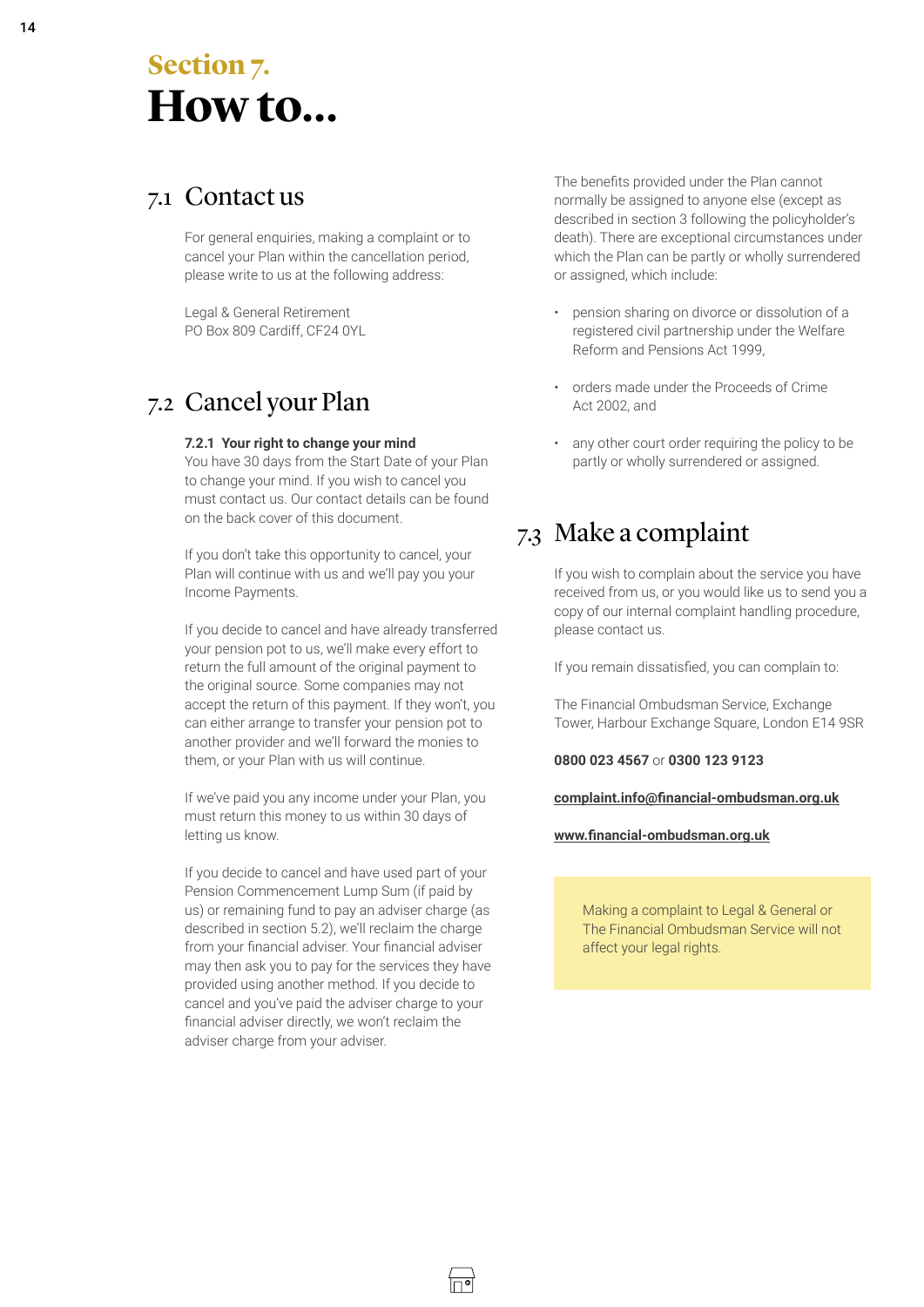# <span id="page-14-0"></span>**Section 8. Definitions**

| <b>Application Form</b>                            | The application form you completed to apply to purchase the Plan.                                                                                                                                                                                                                                                 |
|----------------------------------------------------|-------------------------------------------------------------------------------------------------------------------------------------------------------------------------------------------------------------------------------------------------------------------------------------------------------------------|
| <b>Beneficiary</b>                                 | The individual(s) chosen in accordance with section 3.2 to receive Income Payments<br>and Maturity Amount in the Guaranteed Minimum Payment Period if you die before the<br>end of this period.                                                                                                                   |
| <b>Dependant</b>                                   | The individual who will receive the Dependant's Benefit and Maturity Amount if they<br>meet the conditions set out in section 3.3 under the heading 'Your Dependant'.                                                                                                                                             |
| <b>Dependant's Benefit</b>                         | Income Payments payable to your Dependant from your death until the earliest of<br>(i) the end of the Plan Term and (ii) your Dependant's death and (iii) the date that your<br>Dependant leaves the Plan early as described in section 4. The Policy document shows<br>if Dependant's Benefit has been selected. |
| <b>Guaranteed Minimum</b><br><b>Payment Period</b> | The period for which we will guarantee payment of the Income Payments and Maturity<br>Amount to your Beneficiary following your death. The Policy document shows if the<br>Guaranteed Minimum Payment Period has been selected.                                                                                   |
| <b>End Date</b>                                    | This is the date that your Plan Term is due to end, as shown in your Policy document.                                                                                                                                                                                                                             |
| <b>Income Payment</b>                              | The regular income payment (if any) that<br>for you, or your Beneficiary is shown in the Policy document as the income amount<br>٠<br>for your Dependant is the percentage of your Income Payment that is shown in your<br>Policy document in the 'Death benefits' section.                                       |
| <b>Maturity Amount</b>                             | The amount payable at the end of the Plan Term, which<br>for you, or your Beneficiary is shown in the Policy document as 'Maturity Payment'<br>$\bullet$<br>for your Dependant, is the percentage of your Maturity Amount that is shown in<br>your Policy document in the 'Death benefits' section.               |
| <b>Pension Commencement</b><br><b>Lump Sum</b>     | Also known as a 'tax free cash sum'. This is an amount that can be up to 25% of your<br>pension pot and can be taken as a lump sum and will not be subject to income tax.<br>If this is chosen, it must be selected before you start your Plan.                                                                   |
| Plan                                               | Our legal agreement with you to provide certain benefits for and in respect of you<br>under the Legal & General Retirement Pension Scheme, described in section 1.2.                                                                                                                                              |
| <b>Plan Term</b>                                   | The period for which your Plan is due to run, which is the period from the Start Date<br>and to the End Date shown in your Policy document.                                                                                                                                                                       |
| <b>Policy Document</b>                             | The document we send to you when your plan starts. It contains specific details about<br>your Plan (such as your Plan number and income amount), which will include changes<br>made to it during the Plan Term.                                                                                                   |
|                                                    | Registered Pension Scheme A scheme registered with HM Revenue & Customs under the Finance Act 2004.                                                                                                                                                                                                               |
| <b>Scheme</b>                                      | The Legal & General Retirement Pension Scheme.                                                                                                                                                                                                                                                                    |
| <b>Start Date</b>                                  | This is the date that your Plan starts, as shown in your Policy document.                                                                                                                                                                                                                                         |
| <b>Terms and Conditions</b>                        | These terms and conditions, including any changes made in accordance with<br>section 5.4.                                                                                                                                                                                                                         |
| <b>Underlying Assets</b>                           | Assets such as gilts and bonds purchased by Legal & General. We use the returns<br>from these assets to help pay the income on our Cash-Out Retirement Plans.                                                                                                                                                     |